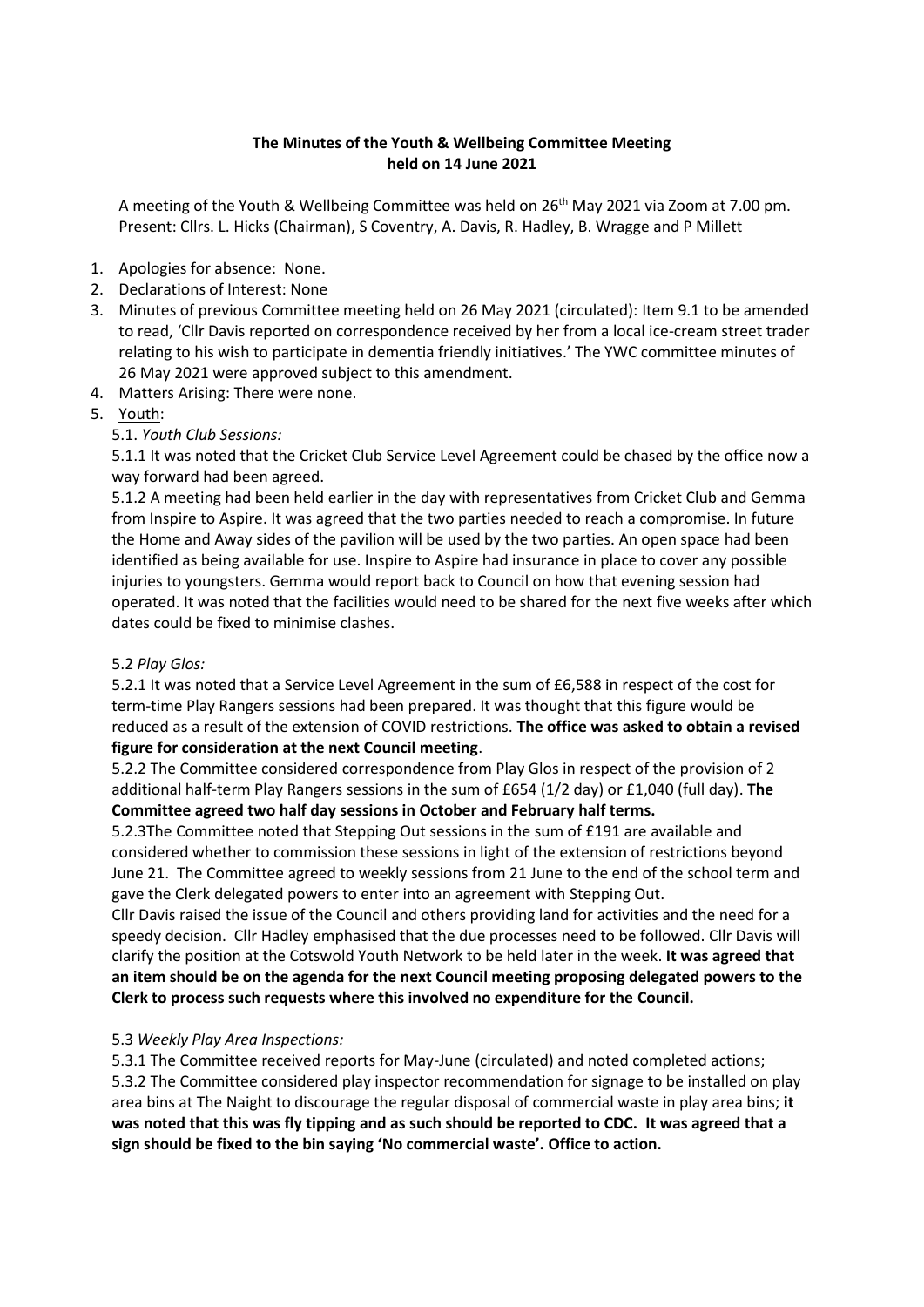5.3.3 The Committee noted the appointment of lay inspector David Perry from 11 June 2021 (Note start date of 11 July shown on the agenda was an error).

5.3.4 The Committee noted that Northleach TC proposes to organise an RPII Inspector- led training course for local councils in the Autumn so costs can be shared. **Agreed that Mr Perry should attend this course at an estimated cost of £130 - £195 depending on numbers attending. Cllrs should be given the opportunity to attend. The Office was asked to see if a discount could be arranged in return for using the Naight as the training site.** 

5.3.5 The Committee noted that, in the interim, Peter Pulham will provide an informal hand-over for this role and GPFA has been asked to provide copies of training information hand-outs;

## 5.4 *Melville Play Area Street Light:*

The Committee received GCC's Street Lighting Engineer report. **Committee agreed that GCC should be asked to provide a cost for installing the light in the site that the Council had originally suggested so that consideration could be given to putting a sum in the budget. Funding might come from a number of sources. It was noted that the perceived drug problem in the area putting some people off allowing their children to visit the site. It was suggested that consideration might be given to solar powered lighting and further discussion should be had with the CDC Climate officer**.

#### 5.6 *Annual Safety Inspection*:

Committee noted Wicksteed's acknowledgement of instruction for an unaccompanied inspection, and lead time of 8-10 weeks from 7<sup>th</sup> June.

#### 5.7 *New Play Equipment – Melville & The Naight:*

5.7.1 The Committee considered the revised summary of quotations (circulated) to include recently advised cost increase for Kompan equipment in relation to materials increases and noted that the quote had a 30 day expiry date.

5.7.2 After considerable discussion it was agreed that a **recommendation would go to Council that Kompan is the chosen provider, that the cost had risen due to an increase in the price of metal and that this price increase had been negotiated down to a total of £77,499. This results in a shortfall of £3,099 in the funds available and the Committee requests that Council agrees to this sum being transferred from the surplus reserves. In advance of the Council meeting the office be asked to check the advice that moving to a single zip wire (saving £3,000) would require the Council retendering. It was also agreed that Kompan should be asked to extend the expiry date to 40 days to allow consideration by Full Council in July.** 

5.7.3 The Committee considered the scope of works required to improve access at Melville on entering from Station Road. **It was agreed that the office should obtain quotes for hard surfacing and improved drainage from the entrance to the toddlers' play area. This work should be taken forward as soon as possible and not link to the installation of the new play equipment.**

5.7.4 The Committee noted that the office will progress applications for the hand-over of grant monies at the appropriate time.

#### 6. Wellbeing:

## 6.1 *Mental Health Project:*

6.1.1 The Committee received a verbal project update from Cllr Davis. A working group has been formed to progress the Mental Health and Thriving Communities Projects and would meet, mostly during the daytime, via Zoom. Cllr Wragge said he would like to join the group.

6.1.2 Dementia Friendly Bourton (DFB): The Committee received a verbal update from Cllrs Davis/Wragge from the DFB group meetings. An article had been prepared for the Browser, a new logo adopted and progress was being made with purchasing clocks for the Community Centre. The Ice cream man and the Shetland ponies were proving popular and the Football Club wanted to be